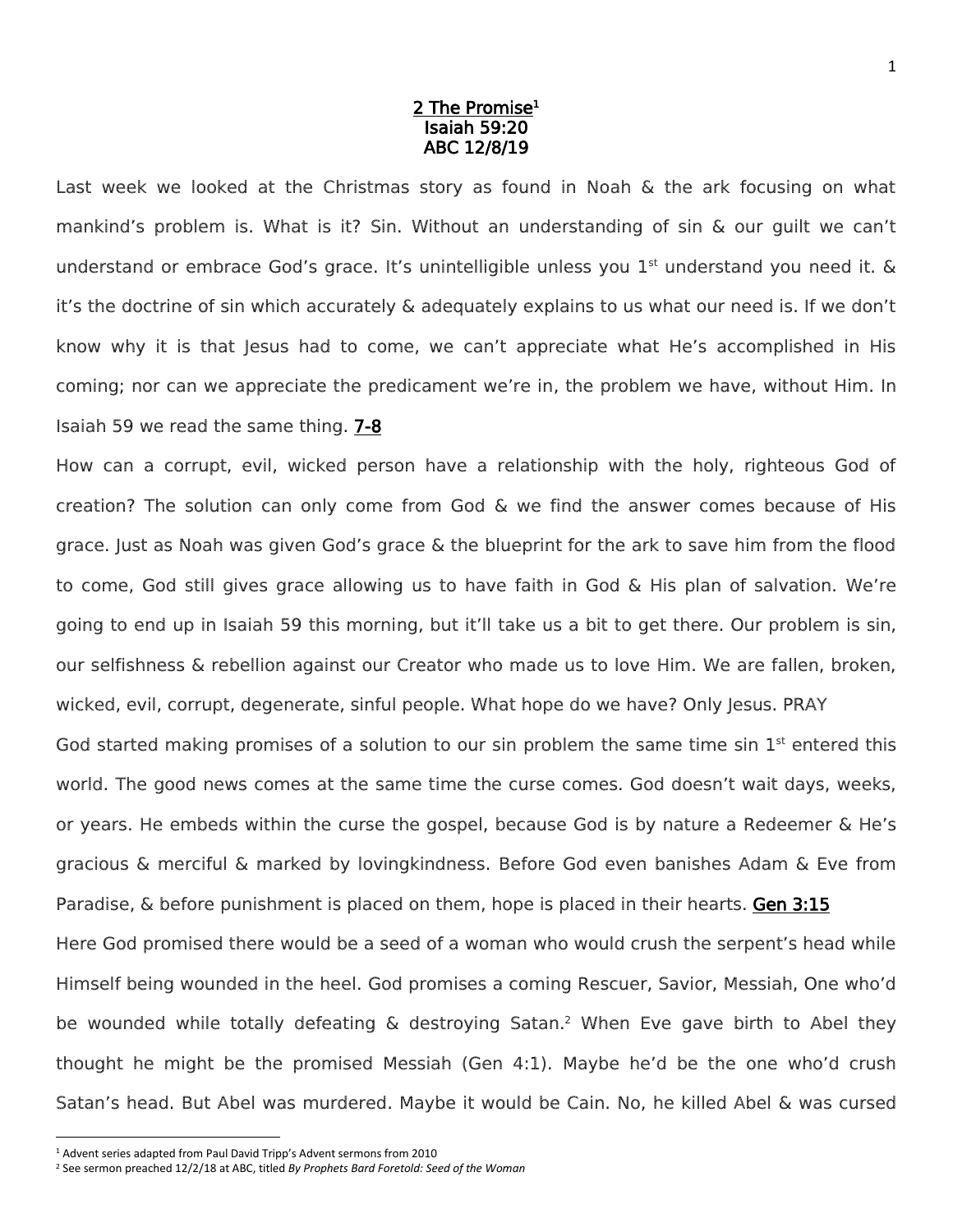by God (Gen 4:11)  $\&$  was of the evil one (1 In 3:12). It had to be through another child  $\&$  the OT tells us it was through Seth. The Messiah isn't going to come through Abel, he's dead. Nor through Cain. There's another son. Gen 4:25

Starting there we have the genealogies of Seth. It runs all through chpt 5. When we get to the end, we find a name that's familiar. 5:28-29

The anointed One, the One who crushes the serpent's head will come through the line of Seth, & the genealogy traces the line of Seth down to Noah. We know the Messiah had to come through Noah because everybody else was drowned except Noah & his family. After the flood (Gen 9) we find the genealogies of Noah's 3 sons. Which one will carry God's promise forward? Vs 26 says, Blessed be the Lord, the God of Shem. God chooses Shem & his descendants are then listed. God's promise goes through the line of Seth, Noah, Shem, & then 11:27a.

Terah is the father of Abram who later became Abraham. Abraham is a descendant of Shem who lives in Ur of the Chaldeans (31), but who migrates to the land of Canaan (11:31). There God comes to him & gives him the promise that through him this descendant of Seth, descendant of Noah, descendant of Shem, through him, Abram, is going to come the promised seed, the promised salvation, the promised blessing. Abraham has 2 sons. Ishmael & Isaac. God chooses Isaac to move the line of promise forward. Isaac has 2 sons: Esau & Jacob. God chooses Jacob. Jacob has a bunch of sons. Which one does God choose? Gen 49:10 says, The scepter, symbolizing the right to rule, shall not depart from Judah, nor the ruler's staff from between his feet, until Shiloh comes. What's that mean? Shiloh is literally until he comes to whom it belongs. In other words, until the One whose right it is to rule has come. The Ruler will come through Judah  $\&$  to Him shall be the obedience of the nations. Are you following this promise of God? The Messiah, the seed of the woman, will come through Seth, Noah, Shem, Abraham, Isaac, Jacob, Judah, & through him the obedience of the nations will come. & for all who are obedient, they'll experience the fulfillment of the promises given to Abraham back in chpt 12. So we're looking now for someone in the tribe of Judah to carry God's promise forward. Interestingly, some rabbis taught Moses might be the Messiah. He was a prophet. He was meek. He was the redeemer of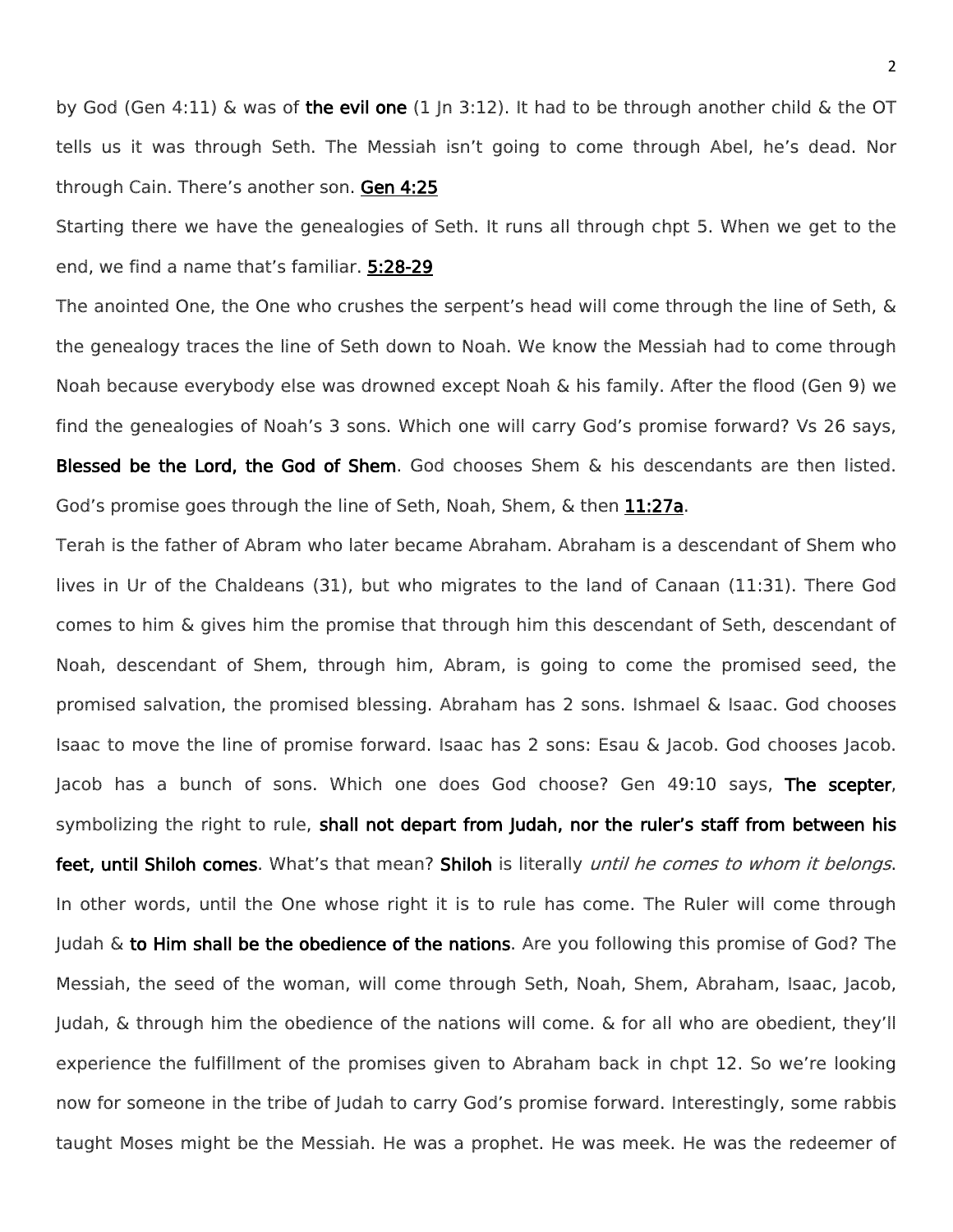Israel. He began life in Egypt. He was endangered by a hostile king. But it couldn't be Moses because in Dt 18:15 Moses prophesied that someone else would be the Messiah. But who in the line of Judah? From the time of Judah, hundreds of years pass; no Messiah, no Anointed One, no crushing of Satan's head. Then we meet a man by the name of Jesse who's a descendant of Judah & his youngest son is David. According to Isaiah 11, we read this, 1-10.

Who's that talking about? The Messiah, who is a descendant of Jesse. Jesse had a number of sons but the descendant would come through David. In 2 Sam 7 we find an amazing promise given to David. When your days are complete & you lie down with your fathers, I will raise up your descendant after you, who will come forth from you & I will establish his kingdom. He shall build a house for My name, & I will establish the throne of his kingdom forever (12-13). God says to David, My promise will come through one of your descendants. The line narrows to this son of Jesse, David. The Jews knew this. In fact, some rabbis called the Messiah, Messiah ben David, Messiah son of David. Remember when Jesus came into the city of Jerusalem in the triumphal entry, what did the people say? Hosanna to Whom? The Son of David (Mt 21:9). Micah 5 says He'll come from the town of Bethlehem, which was David's town. So all over the OT we're told God's promise is to defeat sin & provide salvation through the Messiah, who will be a descendant of David. & so the genealogy of Jesus begins in Mt 1, The record of the genealogy of Jesus the Messiah, what's next? The Son of David, the Son of Abraham. This is the godly line that leads from Abraham, Isaac, Jacob, Judah, Ruth, David, & eventually culminates in the person of Jesus Christ. But from David, 900 years pass with no Messiah. In that time some people thought Hezekiah was the Messiah. He was the good son of Ahaz. & then there was just a long line of false messiahs. Theudas boasted himself to be a savior, & he attracted about 400 people. He was killed & his followers scattered. Judas of Galilee arose, probably contesting the Roman registration for taxation. He gathered a large following, but he too perished & his followers were dispersed. That Egyptian, (no name given) led people to follow him to the wilderness. He was pursued but escaped, & then went into hiding & obscurity. *Simon of East Jordan* crowned himself king. He burned the royal house in Jericho & the homes of the rich, before dying in combat. The wonder working Bedouin was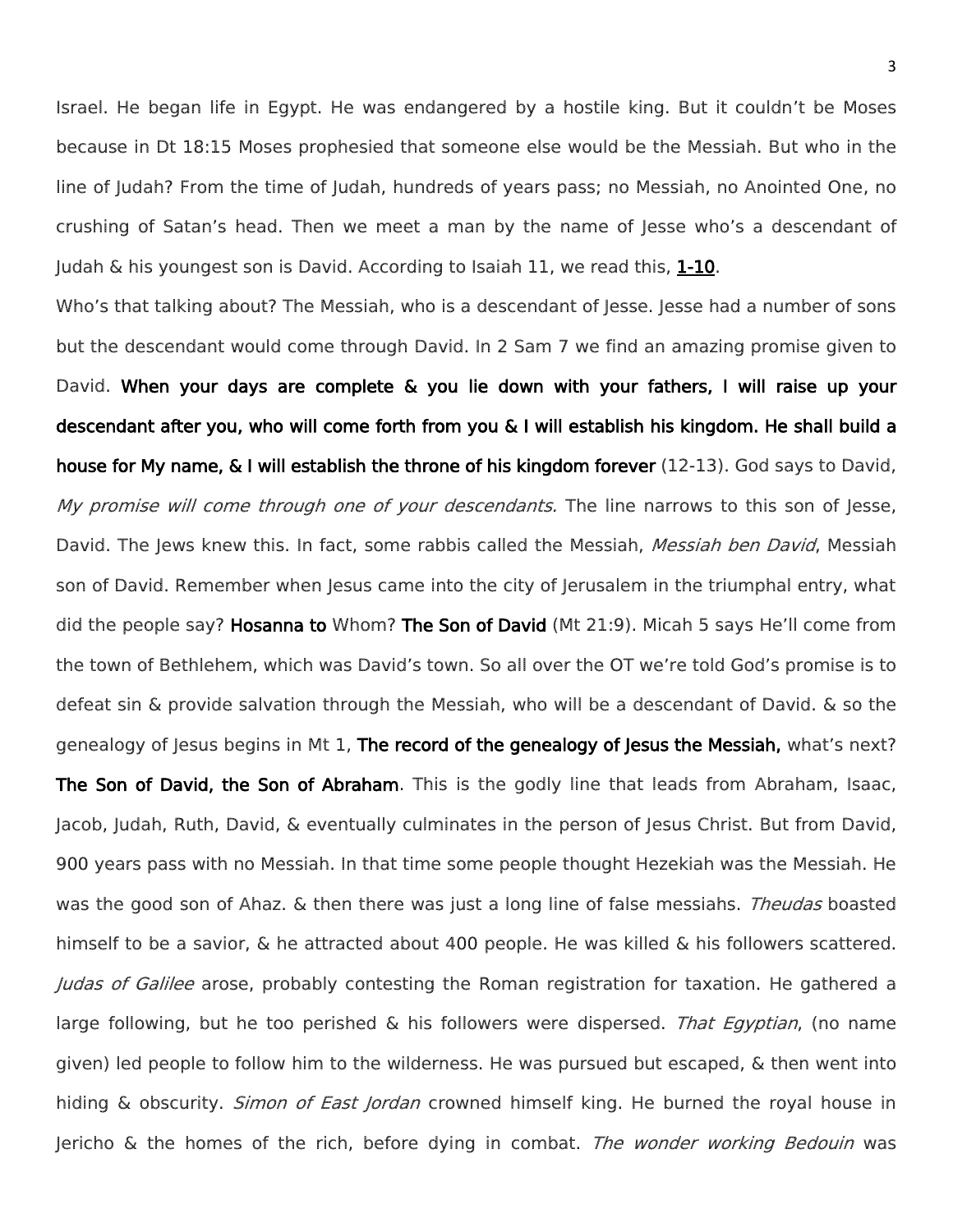another unnamed champion claiming to be messiah, promised the people liberty if they'd follow him to the desert, but he too was slain.<sup>3</sup> Had God forgotten His promise? There were some rabbis who knew Daniel said it would be 483 years between the decree of Artaxerxes to the coming of Messiah (Dan 9). They did the calculations & were expecting the Messiah to come in the very time Jesus lived. But how would they know? How would they know if the Messiah actually came? How could they identify who it was? Turn to Isaiah chapter 7. How were they going to know who this promised Messiah is? Isaiah 7:13, Listen now, O house of David, is it too slight a thing for you to try the patience of men that you will try the patience of my God as well? You don't want to become impatient with God's purposes. Here's what you look for. The Lord Himself will give you a sign. You're going to know when the Messiah arrives. How will you know? Therefore, a virgin will be with child & bear a son & she will call His name Immanuel, God with us. Is that specific enough? Was there ever a virgin-born child? Here's the answer in Mt 1:20-25.

Who is this promised Savior? Only Jesus qualifies. He's fully human who is *God with us*, which means He's fully divine. Isaiah 9 adds this, A child will be born to us, a son will be given to us. & the government will rest on His shoulders. That means the rule of the universe. & His name will be called Wonderful, Counselor, Mighty God, Eternal Father. Prince of Peace, of the increase of His government & peace there will be no end on the throne of whom? of David (6-7). The perfect accuracy of Scripture takes us right to Bethlehem. The OT has a number of names for the Messiah. Ps 2:6 says He is King. They knew the Messiah would be a king. That's why as Philip & Nathanael were talking, Nathanael says to Jesus, You are the Son of God, You are the King of Israel (Jn 1:49). In Isaiah 7:14 it says He'll be Immanuel. In Mt 1:23 He's called Immanuel. Daniel 7:13-14 says the Messiah will be the Son of Man. He's referred to as the Son of Man from His own lips about 80x in the NT. Isaiah 42:1 calls Him the servant or slave of God. Paul calls Jesus the bond-servant or slave of God in Phil 2:7. In Numbers there's another title given to Messiah, I see Him but not now, I behold Him but not near. A star shall come forth from Jacob, a scepter shall rise from Israel (24:17). The Messiah will be a star  $\&$  a scepter. He'll be a glorious, shining, ruling star.

 $\overline{\phantom{a}}$ 

<sup>3</sup> www.scribd.com/document/22834995/Many-False-But-One-True-Messiah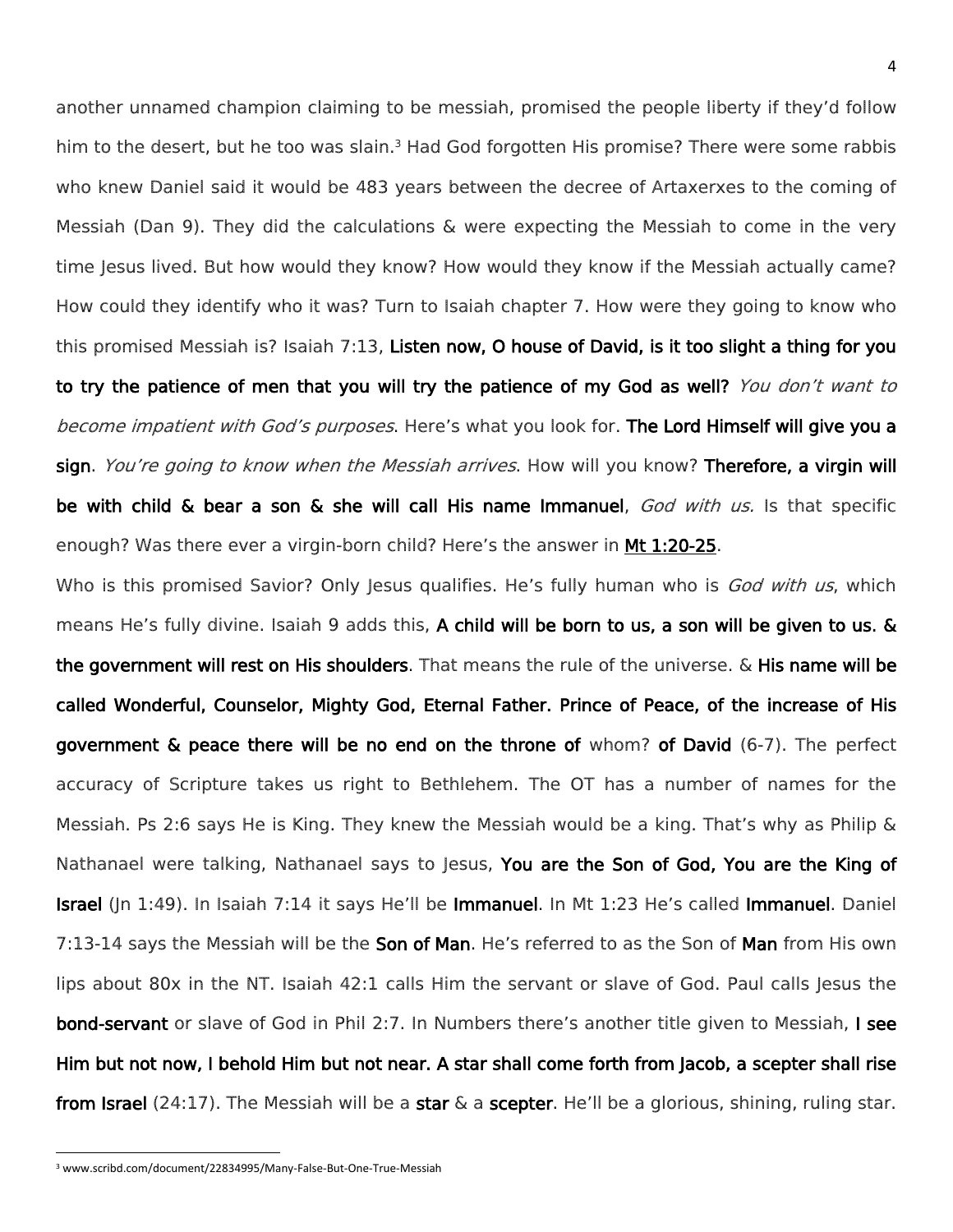Listen to Rev 22:16, I, Jesus, have sent My angel to testify to you these things. I am the root & the descendant of David, the bright & morning star. Ezekiel 34:23-24 say the Messiah will be the Shepherd. What does Jesus call Himself in Jn 10? I am the good shepherd, the good shepherd lays down his life for the sheep  $(11)$ . The OT uses another important term to describe the Messiah & it's the word Redeemer. We finally made it to Isaiah 59:20. Israel is in one of its darkest hours. They're spiraling down a path of destruction  $\&$  hopelessness. But even in the darkest of times there's still hope. Their hope was found in the promise of a coming Savior, a Redeemer who was coming to redeem mankind from the power & penalty of sin. Back up to the  $1<sup>st</sup>$  vs of this chpt.

# 59:1

God's people wondered why God didn't seem to rescue them from their trials. Don't we do the same? When life isn't working, when we're suffering in some way, when we're disappointed, when the comfort & ease that we so often enjoy is interrupted, it's tempting for us to bring God into the court of our judgment & question His faithfulness, goodness, wisdom, & love. It's tempting to say, God, where are You? I thought You were near to me. I thought You answered my prayers. Where are You? That's exactly what these people were doing. They wondered if perhaps God had lost His strength, if His hand had become shortened. Isaiah assures them this isn't the case. But this touches on one of the greatest problems in practical theology: How can there be a God of love & all power when there's human suffering? If we loved someone & had the power to end their suffering, wouldn't we do it? Rabbi Harold Kushner wrote best-selling book titled, When Bad Things Happen to Good People. His whole point is to say God is all loving but not all powerful; that God is good, but not sovereign. His conclusion? When bad things happen to good people it's because events are out of God's control. Kushner advises his readers to *learn to love* God & forgive him despite his limitations.<sup>4</sup> This certainly isn't the God of the Bible, because the Lord's hand is not so short That it cannot save. Nor His ear so dull That it cannot hear. Maybe the problem isn't that God lacks power. Perhaps He lacks knowledge of or interest in our problem. But this isn't the situation at all, as Isaiah reminds us. God isn't deaf, He can hear us just fine.

 $\overline{\phantom{a}}$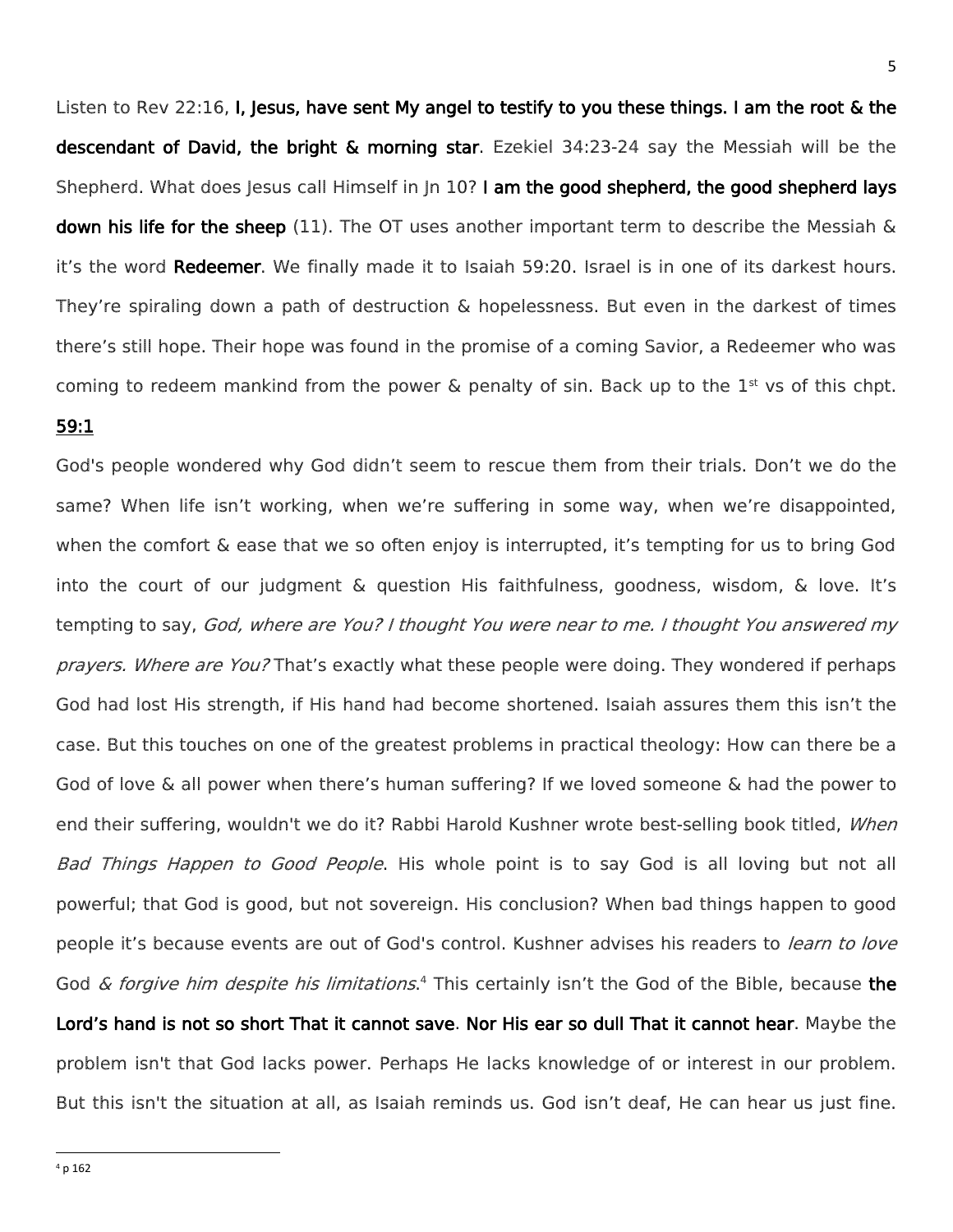When we allow ourselves to begin questioning God's wisdom, goodness, & presence, we no longer go to Him for help. We don't go to someone for help who we've come to doubt. Even if it's subtle, accusing God this way is dangerous spiritually. To the degree you've convinced yourself that God is less than faithful to His promises, that God is less than loving & that He isn't as near as you thought He was, you'll quit running to Him. That's what's happening here. So what's the cause of our problem? 2

The problem isn't with God's power, knowledge, or interest. The problem is with our iniquities. Sin has separated us from God. The phrase **separation between** is only found here  $\&$  in Gen 1:6. Just as the firmament separated the waters above from the waters below, preventing any commingling, so iniquity & sins prevent any fellowship between God & mankind. How easy it is for us to blame our problems on everything except our sinfulness. We even blame God before seeing the problem is with us. We'll deny who God is before seeing the problem is with us. Our problem is our own sin, not the inability of God to hear, or His lack of interest. I like to think my biggest problems in life are outside of me. They're problems of situations, circumstances, location, environment, or relationships. I like to think I'm one of the good guys. God says, I'm not the problem. You're the problem. The problem actually exists inside each of us. Think with me for a moment. There's no such thing as a bad marriage. We ask, How did I get in this bad marriage? That doesn't make sense. A bad marriage is bad because people in the marriage are doing bad things. At the bottom of a bad marriage, what do you find? Sinful people. What about a dangerous neighborhood? There's no such thing as a dangerous neighborhood. Neighborhoods never did anything bad. You've never been hurt by a neighborhood. Why are neighborhoods dangerous? Because there are people in the neighborhoods who do evil, violent, dangerous things. At the base of a bad neighborhood, what do you find? Sinful people. We're the problem. We've taken God's beautiful, glorious, wisely created institutions & we've made a mess of them. That means you can't find hope by running to a new location, because guess what you find there? Us. You can't run to a new situation, because guess what you find there? Us. You can't run to a new relationship, because guess what you find there. Us. You'll never find hope that way.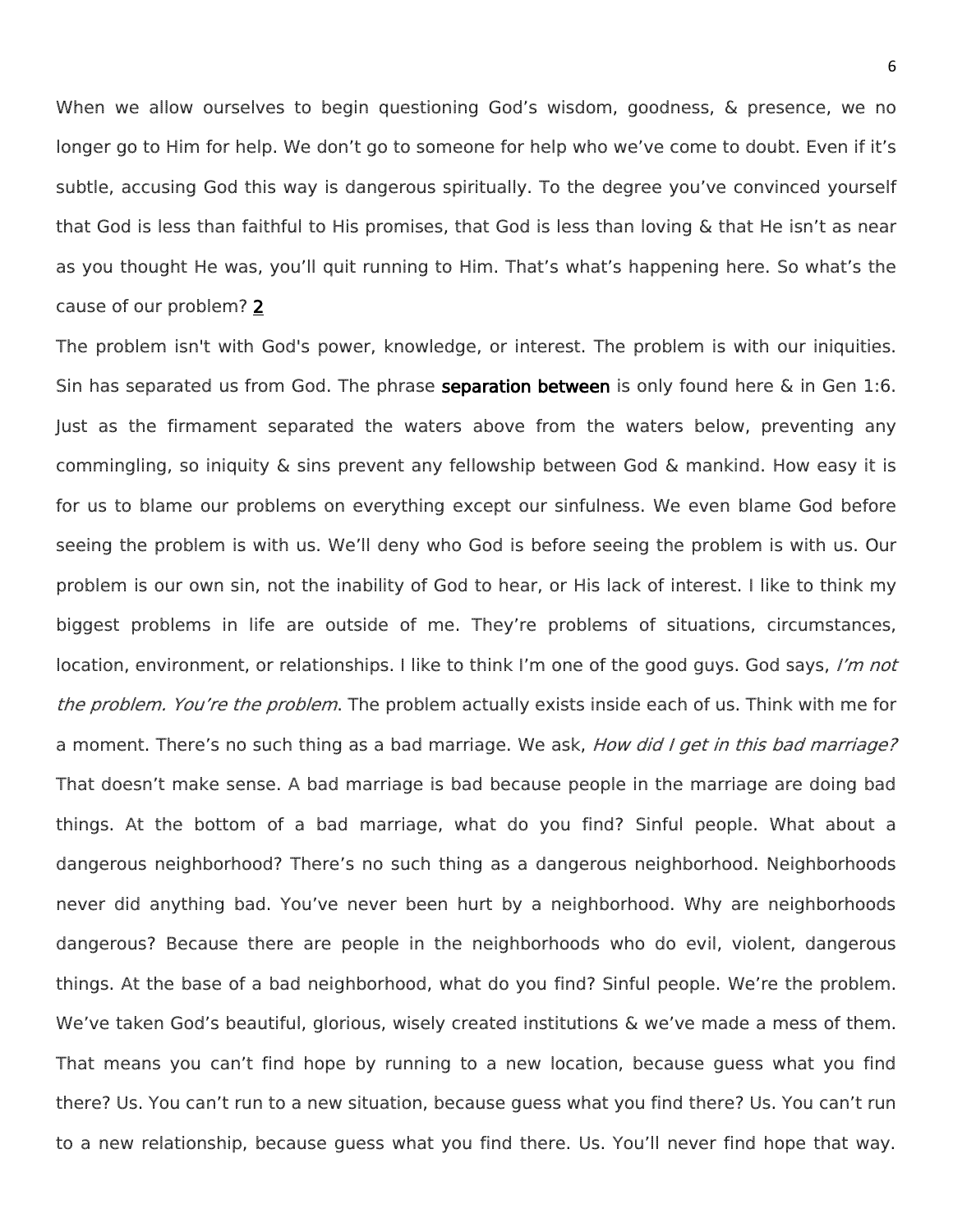God's diagnosis is correct. The problem is there's something that lurks inside of us that's dark & dangerous, that kidnaps our thoughts, diverts our desires, distorts our words, & drives our behavior. Our problem is our iniquities  $\&$  sin. Iniquity means *moral uncleanness*  $\&$  sin is missing the mark, never getting it right. Because there is **iniquity**  $\&$  sin inside of us, we make a mess of God's good creations. We can't blame situations, environment, circumstances, locations, or relationships. The blame lies within us. Isaiah continues & in vss 3-8 gives a detailed description of the sins of God's people. We already read vss 7-8, the vss Paul quotes this in Rom 3:15-17 to demonstrate that mankind is sinful through & through. Because of sin, darkness comes. 9-11 Descriptive, isn't it? Our problem is our sin.

## 1. What God Saw 15b-16a

The state of God's people was no mystery to God. They cried out stating how desperate their condition was but He knew it all along. Not only was the state of God's people bad; but no one among them took the lead in getting it right. Where was someone who'd lead the people in righteousness? He couldn't be found. Where was the intercessor? One couldn't be found. Nobody was championing the cause of God. & God looked down & saw their condition & saw that no human could help them. So what does God do? He rises up & is going to bring salvation with His own arm, with His own strength. It's like when Paul says in Ephesians, They were dead in your trespasses & sins, in which you formerly walked according to the course of this world, according to the prince of the power of the air.  $\&$  it goes on to give the dark description of us before Christ. Then it says, But God, being rich in mercy, because of His great love with which He loved us (2:1- 5). In other words, God saw our condition dead, helpless, unable to help ourselves & God stepped in to bring salvation that we could never bring on our own. In the light of this disaster, lostness, rebellion, transgression, sin, & iniquity, look what God does next. He doesn't turn His back, He doesn't walk away & He doesn't say, *I've had it. I'm going to wipe you out*. Instead He says, Now that you're at this moment where you utterly have no hope, I'm going to send you hope, but it won't be a situation, it won't be a human relationship & it won't be a location. It will be a Person, & *His name is Jesus. Hope is going to come*. That's the Christmas story. The Christmas story is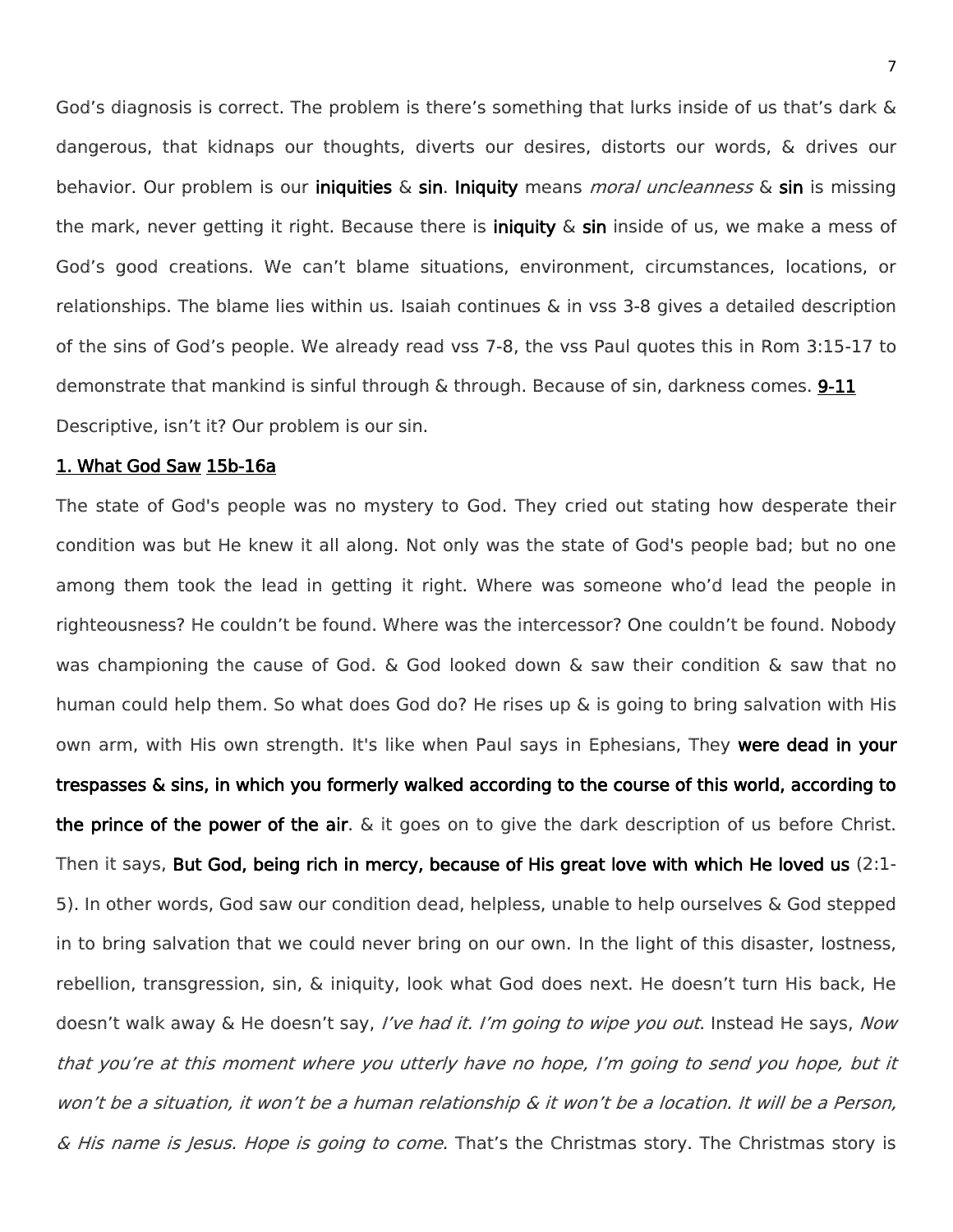hope coming. That's why the angels sang their glorious song. That's why the Magi came to worship. That's why the shepherds were blown away. Hope had invaded the earth in the person of the Lord Jesus. Hope had come. Hope that had been so long lost, hope that had been destroyed is now returning in the person of the Lord Jesus Christ.

#### 2. What God Did 16b-19

God waited for a sinful Israelite to turn to Him. He waited & waited for someone to lead them back to Him or an intercessor to plead before Him. None arose so God did it Himself. Nothing can derail God's plan. God puts on His armor & goes out to destroy His enemies, protect His people, & glorify His name! The end result will be wonderful. In His ultimate victory, the glory of the Lord will be known & respected from east to west. God's enemies will never triumph over Him.

### 3. What God Gave 20

A Redeemer will come to Zion. The Redeemer is coming! That was the message of the OT & the message of the NT is that the Redeemer has come. When did the Redeemer come to Zion? He came first at Christmas. He's coming a 2<sup>nd</sup> time that's still in the future. The 1<sup>st</sup> time He came  $\&$ stood on the Mt of Olives & rode a donkey into Jerusalem. When He comes the 2<sup>nd</sup> time His feet will stand on the Mt of Olives & it will break in 2 (Zech 14:4). God declares: a Redeemer will come to Zion. Redeemer is sometimes translated kinsman-redeemer which had a specifically defined role in Israel's family life. The kinsman-redeemer was responsible to buy a fellow Israelite out of slavery (Lev 25:48), to be the avenger to make sure the murderer of a family member answered to the crime (Num 35:19), to buy back family land that had been forfeited (Lev 25:25), & to carry on the family name by marrying a childless widow (Dt 25:5-10). In these, we see that the kinsman-redeemer, was responsible to safeguard the person, the property, & the posterity of the family. Our Kinsman-Redeemer is no other than Jesus Christ. He is our near Kinsman because He added sinless humanity to His deity. He's the one who buys us out of slavery. Redemption is Jesus Christ paying a price we could never pay to deliver us from our bondage to sin through His death on the cross. Redemption has its roots in Exodus where we read of God liberating His people from their bondage as slaves in Egypt (6:6; 15:13). The picture of redemption became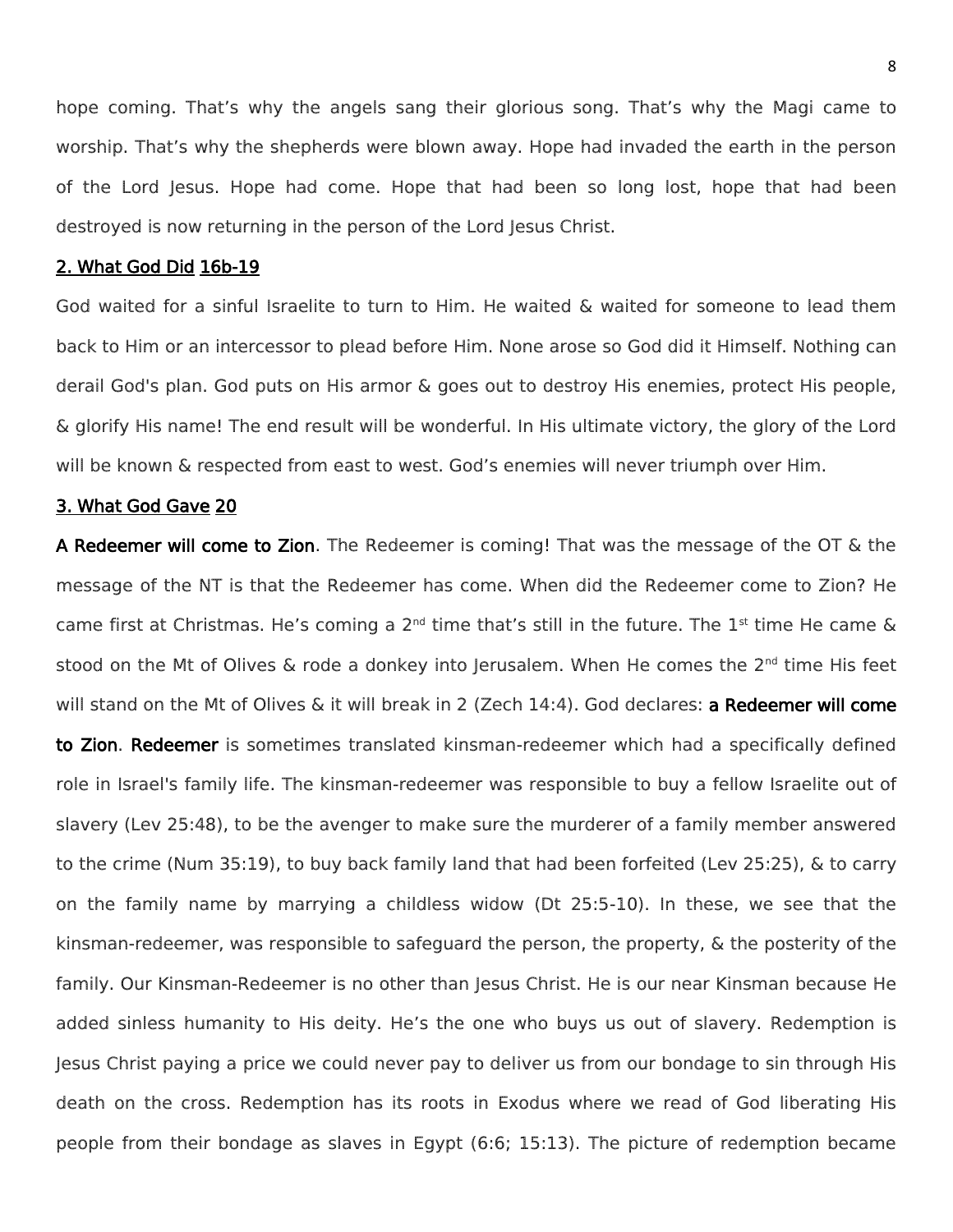clearer, more specific, & more profound when Jesus came to die on our behalf. His death ransomed us, purchasing us from the slave market of sin so that now we belong to Him (Rom 6:18, 22). When He died, we died too, which is what Rom 6 tells us: Knowing this, that our old man was crucified with Him, that the body of sin might be done away with, that we should no longer be slaves to sin. For he who has died has been freed from sin (6:6-7). He's the one who avenges wrongs done to us. He protects our inheritance, & blesses & guards our future. This promise of God here in Isaiah 59 could be reworded, *I will send My Messiah, the Redeemer for all* humanity, Jesus of Nazareth! This is the promise of Christmas. Our redemption is complete & certain. Peter writes, Knowing that you were not redeemed with corruptible or perishable things, like silver or gold, from your aimless conduct received by tradition from your fathers, but with the precious blood of Christ, as of a lamb without blemish & without spot (1 Pt 1:18-19). God didn't purchase our freedom with the typical currency, but with the blood of His own Son. Jesus paid the full price to secure our ransom from slavery to sin & purchase our salvation. He paid the price of His own precious blood. Christ's redemption signals an eternal change in our relationship to Him. God did it, so it can't be undone. Jesus bought us with His life & we're under a new Master now, & our old master can't get us back. God paid the full price with the death of His Son. There's nothing in existence that can pay a higher price to buy us back. He bought us with His life. He redeemed us. We are His. He is our Lord. Who does the Redeemer come to? To those who turn away from transgression. 21

The covenant God makes with His people promises an abiding Spirit & an enduring word. God accomplishes His purpose in people & through all creation through both the Spirit & the word. God knows our condition & becomes our Intercessor (59:16), our Warrior (17-19), our Redeemer (20), & our Covenanter (21). The writer of Hebs tells us, since the children share in flesh & blood, He Himself likewise also partook of the same, that through death He might render powerless him who had the power of death, that is, the devil, & might free those who through fear of death were subject to slavery all their lives (Heb 2:14-15). Jesus redeemed us, He bought us with His blood, redeeming us from the slave market of sin.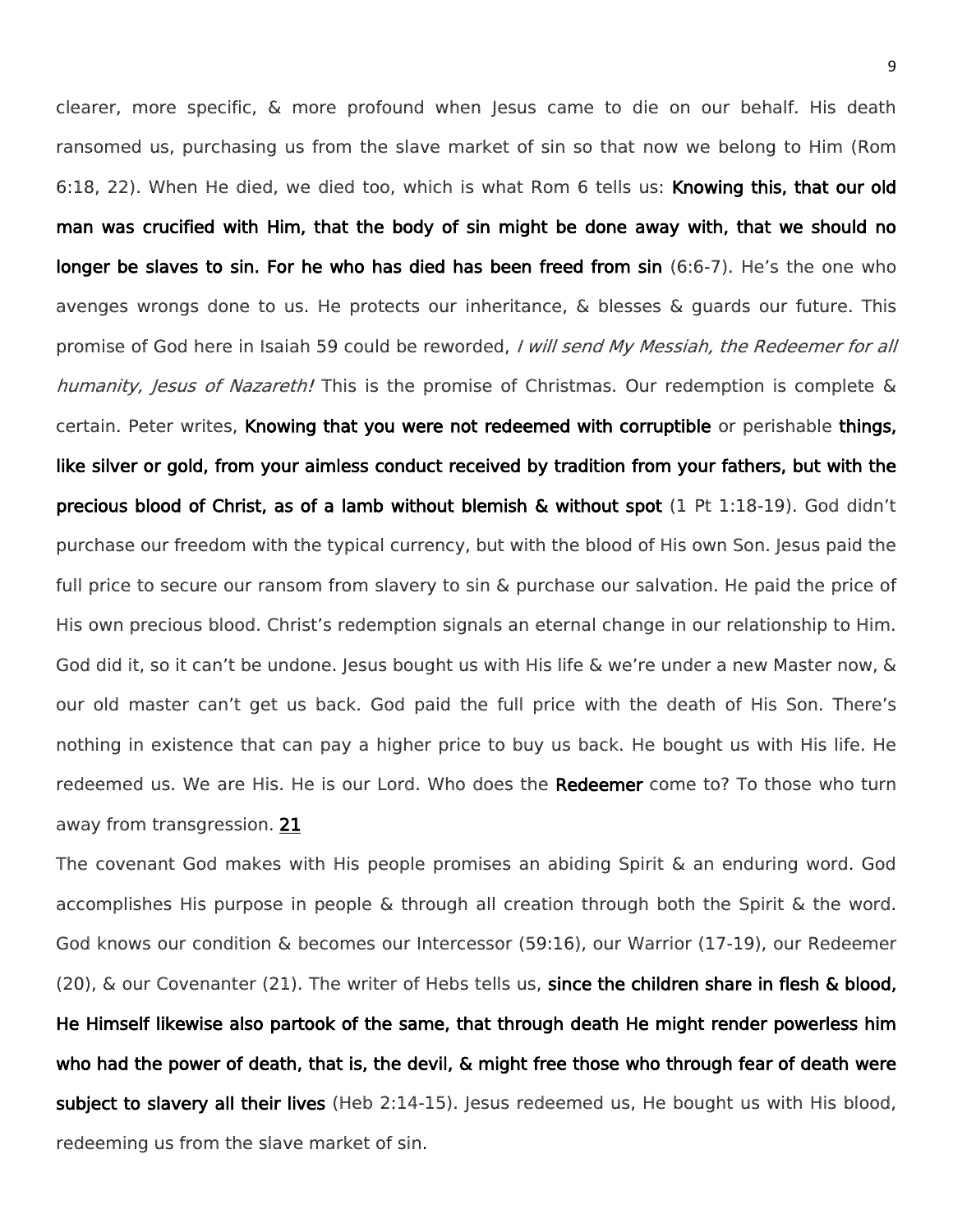As you look at the names or titles, King, Immanuel, Son of Man, Servant of God, Star, Shepherd, Redeemer, they're all identifying Jesus. So when we ask the question: What person fits the unique requirements to be the Messiah? The answer is, only One, Jesus Himself. God says,  $I'm$ going to send My Son & He's going to live on your behalf the perfect life that you could never live. He's going to take your sin on Himself & die the death you should die. Jesus came to die as the perfect Lamb, the sinless sacrifice, & His death satisfies sin's punishment. How do we know? He rose from the dead & conquered death so that He can give us eternal life. By His life, by His death & by His resurrection, His righteousness is now given to us. We now stand before a holy God as if we'd never sinned. No longer do we need to be afraid of God's wrath. Instead He wraps His arms of acceptance around us & invites us into intimate personal relationship with Him. No longer does our sin separate us from Him. That's redemption. Sadly, In 1 says, He was in the world, & the world was made through Him, & the world did not know Him. He came to His own, & those who were His own did not receive Him (10-11). That's why the religious scribes, Pharisees, rabbis, & priests who studied the OT screamed to execute their Messiah. Isn't it the ultimate tragedy that the world still doesn't know Him? A simple, diligent look at Scripture points unmistakably to Him as the one & only Redeemer.

The  $1<sup>st</sup>$  Christmas God chose to subject Himself to the human condition, being carried in the womb of a virgin woman, born into an oppressed people group under the rule of a foreign power that was probably the most brutal, corrupt & decadent government in human history, to be the perfect Redeemer & Savior of all. His name is Jesus. On Good Friday Jesus chose to give His life. He was publicly humiliated, shamed, tortured, executed, & died. On the 1<sup>st</sup> Easter He rose from the dead & a few weeks later ascended into heaven, having paid the cost, defeated death & disarmed the powers of evil. Today we celebrate the perfect Redeemer did come, paid the cost, & bought us out of our slavery to sin. When God wanted to save the world, He didn't send a committee; He sent His Son. When God wanted to say, *I love you*, He wrapped His love note in swaddling clothes. When God wanted to crush Satan, He started in a stable in Bethlehem. This Advent as we look out on a dark & uncertain world, our hope isn't in the sentiment of the holiday